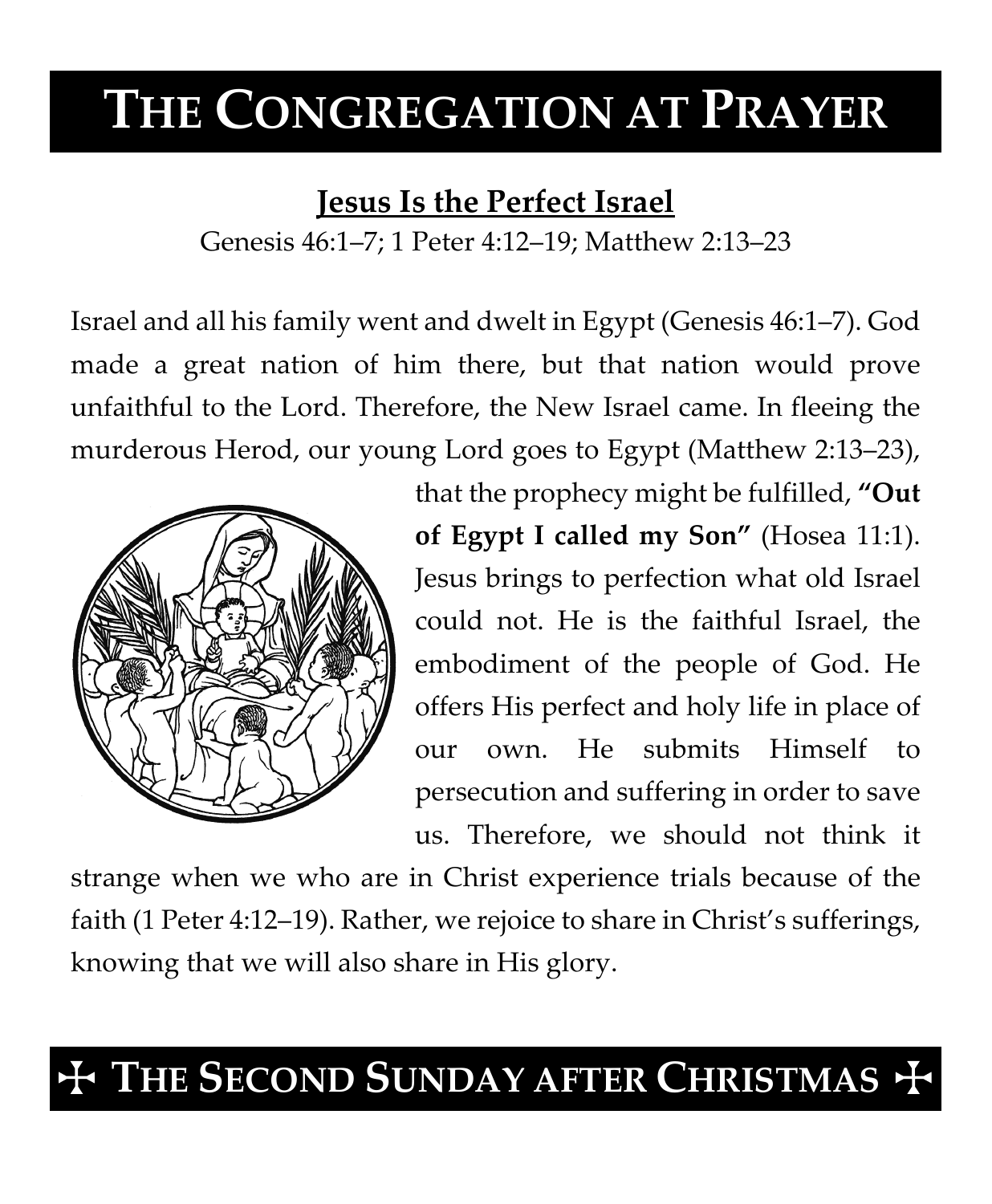#### **INVOCATION** (*make the sign of the holy cross and say*)

In the Name of the Father and of the  $\pm$  Son and of the Holy Spirit.

#### **THE APOSTLES CREED**

I believe in God the Father Almighty, Maker of Heaven and earth. And in Jesus Christ, His only Son, our Lord, who was conceived by the Holy Spirit, born of the Virgin Mary, suffered under Pontius Pilate, was crucified, died, and was buried. He descended into hell. The third day He rose again from the dead. He ascended into Heaven and is seated at the right hand of God the Father Almighty. From thence He will come to judge the living and the dead. I believe in the Holy Spirit, the Holy Christian Church, the communion of saints, the forgiveness of sins, the resurrection of the body, and the  $\pm$  life everlasting.

**PSALMODY** *(sing or read out loud each day)*

Psalm 77

### **LEARN BY HEART LUTHER'S SMALL CATECHISM**: The Ten Commandments

*The Sixth Commandment* **You shall not commit adultery.**

*What does this mean?*

**We should fear and love God so that we lead a sexually pure and decent life in what we say and do, and husband and wife love and honor each other.**

| Sunday:    | Psalm 35 | Genesis 32 | 2 Chronicles 9  | Acts 1        |
|------------|----------|------------|-----------------|---------------|
| Monday:    | Psalm 36 | Genesis 33 | 2 Chronicles 10 | Acts 2        |
| Tuesday:   | Psalm 37 | Genesis 34 | 2 Chronicles 11 | Acts 3:1-4:31 |
| Wednesday: | Psalm 38 | Genesis 35 | 2 Chronicles 12 | Acts 4:32-6:7 |
| Thursday:  | Psalm 39 | Genesis 36 | 2 Chronicles 13 | Acts 6:8-7:60 |
| Friday:    | Psalm 40 | Genesis 37 | 2 Chronicles 14 | Acts 8        |
| Saturday:  | Psalm 41 | Genesis 38 | 2 Chronicles 15 | Acts 9:1-31   |

#### **DAILY READINGS**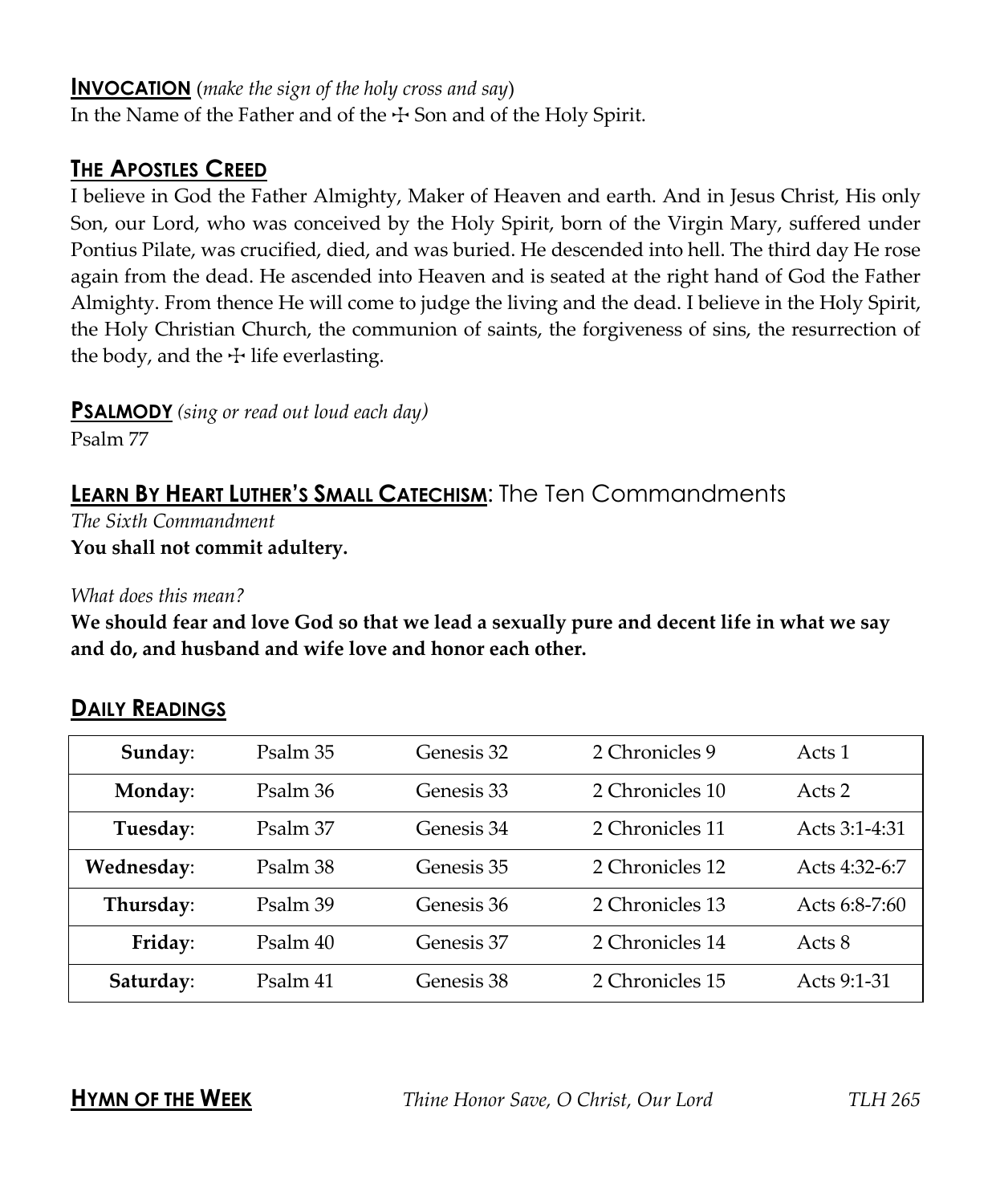#### **PRAYERS**

*The following suggestions are offered as an aid in developing the habit of praying for ourselves and others each week:*

**Sunday**: For the joy of the resurrection among us; for the fruit of faith nourished by Word and Sacrament.

**Monday**: For faith to live in the promise of Holy Baptism; for one's calling and daily work; for the unemployed; for the salvation and well-being of our neighbors; for schools, colleges, and seminaries; for good government and for peace.

**Tuesday**: For deliverance against temptation and evil; for the addicted and despairing, the tortured and oppressed; for those struggling with sin.

**Wednesday**: For marriage and family, that husbands and wives, parents and children live in ordered harmony according to God's Word; for parents who must raise children alone; for our communities and neighborhoods.

**Thursday**: For the Church and her pastors; for deacons, teachers, and other church workers; for missionaries and for all who serve the Church; for fruitful and salutary use of the blessed Sacrament of Christ's body and blood.

**Friday**: For faithful preaching of the holy cross of our Lord Jesus Christ; for the spread of His knowledge throughout the whole world; for the persecuted and oppressed; for the sick and dying.

**Saturday**: For faithfulness to the end; for the renewal of those who are withering in the faith or have fallen away; for receptive hearts and minds to God's Word on the Lord's Day; for pastors as they prepare to administer and for people as they prepare to receive Christ's holy gifts.

Almighty God, You have poured into our hearts the true Light of Your Incarnate Word. Grant that this Light may shine forth in our lives; through the same Jesus Christ, Your Son, our Lord, who lives and reigns with You and the Holy Spirit, one God, now and forever.

O Lord, look down from Heaven. Behold, visit, and relieve Your servants who stand in need of our prayers: **[insert the names of family members, friends, church members, government officials, those in need, etc.]** Look upon them with the eyes of Your mercy. Grant them comfort and sure confidence in You. Defend them from all danger, and keep them in perpetual peace and safety, through Jesus Christ, our Lord.

Our Father who art in Heaven, hallowed be Thy Name, Thy Kingdom come, Thy will be done on earth as it is in Heaven; give us this day our daily bread; and forgive us our trespasses as we forgive those who trespass against us; and lead us not into temptation, but  $\pm$  deliver us from evil. For Thine is the Kingdom and the power and the glory forever and ever.